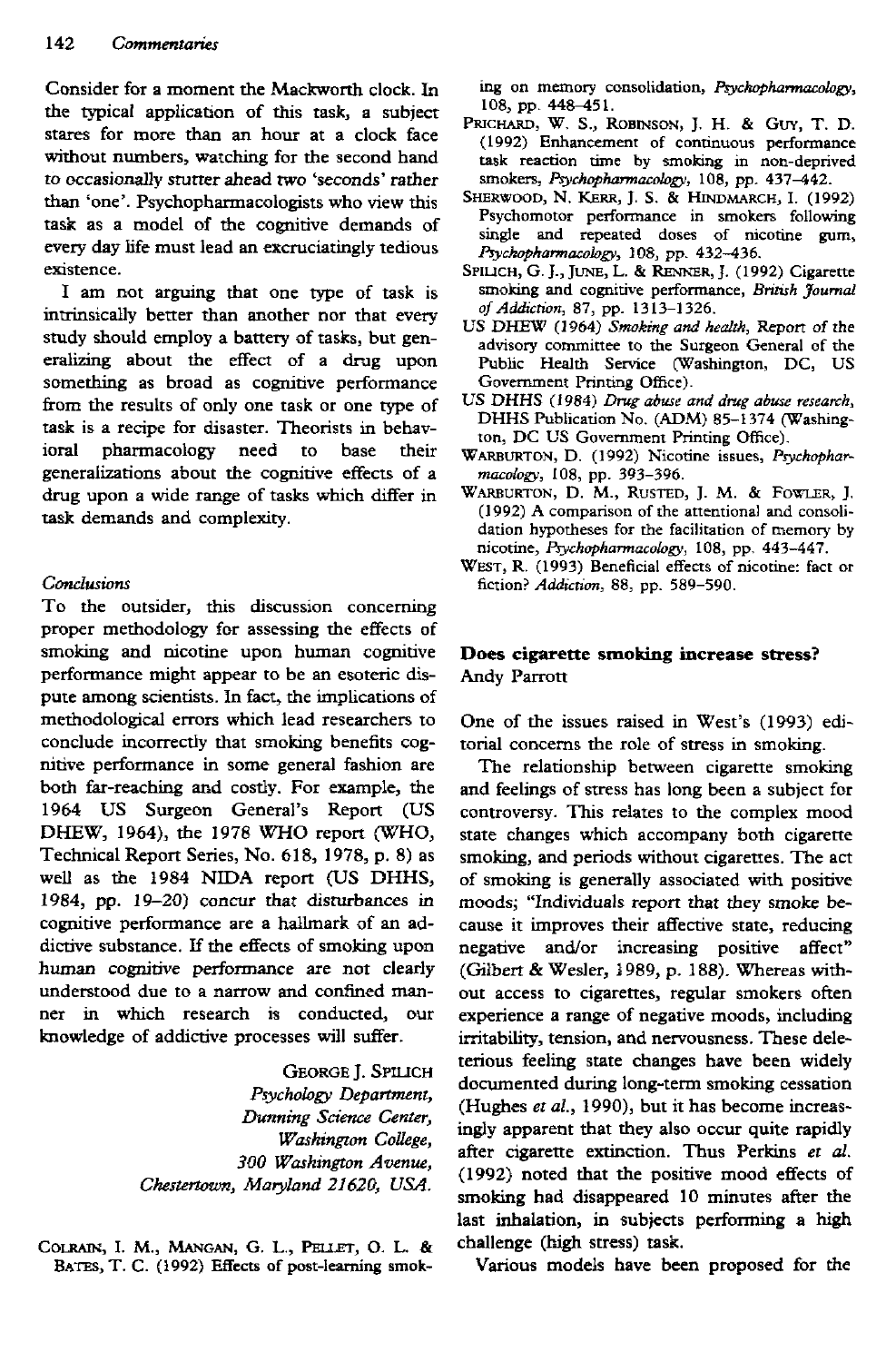smoking/stress relationship, including suggestions that it may be an epiphenomenon (Pomerleau & Pomerleau, 1991). However there are two main types of explanation, which differ in the emphasis placed on the positive effects of smoking, and the negative effects of deprivation. The nicotine resource model emphasizes the positive effects of smoking: "It seems that cigarette smoking is a mood modifier for smokers, calming and reducing the smoker's feelings of anxiety and anger. Certainiy, smokers increase their smoking in stressful circumstances, and it is not surprising that people miss these benefits when they stop smoking" (Warburton, 1992, p.57). In contrast, the deprivation reversal model states that smokers gain nothing from smoking: "Smoking is not anxiety-reducing but rather no smoking or insufficient nicotine is for the heavy smoker anxiety-increasing. . . The heavy smoker gets nothing out of smoking. He smokes only to prevent withdrawal" (Schachter 1978, p.21O-213).

These contrasting models are not easy to resolve empirically. This stems from the difficulty of deciding the 'natural' level of stress/anxiety for any one individual. Without this information, it is difficult to decide whether smoking has lessened stress, or deprivation increased it. However, three indirect sources of information can be brought to bear upon this problem: the average stress levels of smokers versus nonsmokers; the daily patterning of stress change in active smokers; and feelings of stress on smoking-cessation. In the comparison between smokers and non-smokers, if the positive mood effects of smoking were predominant, then smokers should generally be less stressed than non-smokers. In contrast, if the negative effects of acute deprivation were more important, then smokers would often be more stressed than nonsmokers. Current evidence largely supports the latter viewpoint. Thus West (1992, p.166) noted; "Against the anxiety reduction theory is the finding that smokers do not present as less anxious than non-smokers. Indeed, in surveys attribus than non-smokers, mueed, in surveys ally the sign cannot vertex overall". In a similar vein, on general stress questionnaires, active smokers are scored as being more stressed than non-smokers (e.g. Wheatley, 1993). If smoking were an effective anxiolytic, smokers should be scored as being<br>less stressed.

With reference to the daily pattems of stress

change in active smokers, a recent series of studies has confirmed the positive mood effects of smoking, and the deleterious mood changes found in between cigarettes (Parrott, 1992, 1994). Individual variation was however also apparent. Subjects with high scores on the Smoking Motivation Questionnaire (SMQ) sedative subscale, produced the greatest degree of stress modulation, while those with low SMQ sedative subscale scores reported minimal stress change. However, the high SMQ sedative subjects reported above-average stress prior to smoking, rather than below-average stress after smoking (Parrott, 1994). Thus sedative smokers used smoking to 'normalize' poor pre-cigarette moods, rather than to achieve advantageous/ beneficial moods after-smoking. Again these data were consistant with the deprivation-reversal model.

Two recent longitudinal studies have monitored feelings of stress on smoking-cessation. Cohen and Lichtenstein (1990) followed smokers attempting to quit on their own. Those who failed to quit, or stopped for only a brief period, reported high levels of stress throughout the study. In contrast, those who remained abstinent for the whole six month period, reported a steady decrease in stress over time. Some smokers quit for a period, but then retumed to smoking; they reported increased stress on resumption. In the other longitudinal cessation trial, involving 2mg nicotine gum, successful quitters reported a significant decrease in stress over the 6 months of confirmed abstinence (Parrott *et al.,* 1993). The incidence of stressftil life events was unchanged in frequency over the same period. Thus successful quitters experienced a true reduction in propensity for stress. Both longitudinal studies therefore demonstrated that smoking-cessation led to reduced stress. This was opposite to the predictions of the nicotine resource model (i.e. that without access to the resource of nicotine, former smokers will suffer from increased stress). It was however consistent with the deprivationreversal explanation (i.e. that without the reversar explanation (i.e. mai without me repetitive daily experiences of fillow

Although the deprivation-reversal model has a long history its implications for smoking and stress have never been fully explored. The most important consequence is that *smoking is a cause of stress.* Many smokers suffer adverse feeling states during acute nicotine withdrawal; these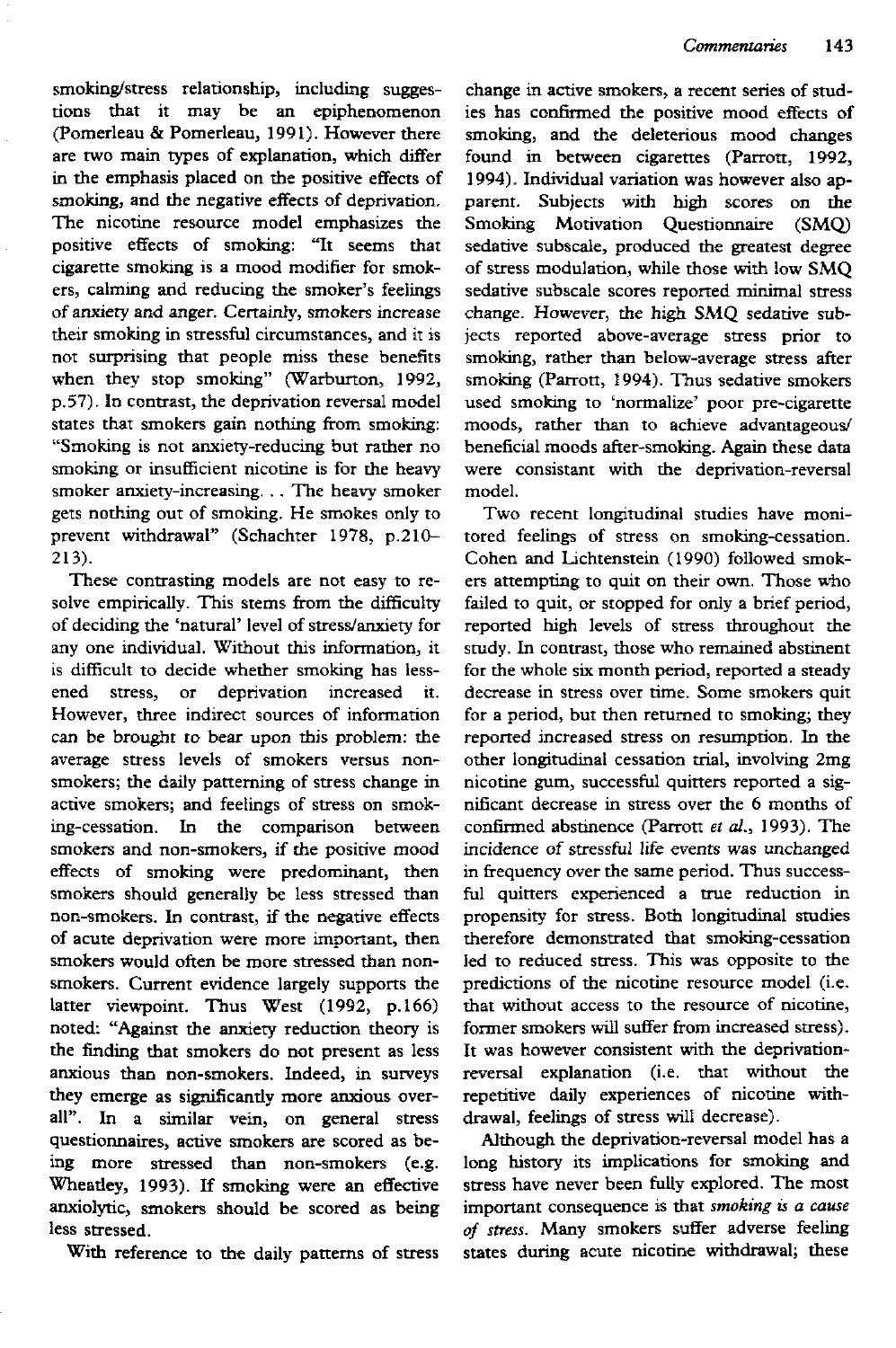deleterious moods are then 'normalised' by the next cigarette. Acute withdrawal prohlems soon re-occur, to be alleviated by another cigarette. Hence the repetitive cycle of cigarette use (ie. addiction). Regular smokers therefore suffer from a major source of stress not experienced by non-smokers: acute nicotine withdrawal. On the positive side, it should be pointed out that smokers have at their fingertips, a method for stress-control over real environmental stressors (ie. not just for the stress of nicotine withdrawal). This notion that the smoking habit is a cause of stress may be counter-intuitive, but it fits the available evidence. It agrees with the positive mood effects of smoking, with the use of cigarettes for mood-modulation by smokers, with the negative effects of withdrawal, with the high average daily stress of smokers, and with the reduced feelings of stress which accompany smoking-cessation.

> ANDY PARROTT *Department of Psychology, University of East London, London E15 4LZ, UK.*

- COHEN, S. & LICHTENSTEIN, E. (1990) Perceived stress, quitting smoking, and smoking relapse, *Health Psychology,* 9, pp. 466-478.
- GILBERT, D. G. & WESLER, R. (1989) Emotion, anxiety and smoking, in: NEY, T., GALE, A. (Eds) Smoking *and Human Behaviour* (Chichester, Wiley).
- HUGHES, J. R., HIGGINS, S. T. & HATSUKAMI, D. (1990) Effects of abstinence from tobacco, in: KowzLowski, L. T., ANNIS, H. M. et al. (Eds) Recent *Advances in Alcohol and Drug Problems,* 10. (New York, Plenum).
- PARROTT, A. C. (1992) Smoking and smoking cessation: effects upon human perfonnance, *Joumal of Smoking-Related Disorders, 3,* pp. 43-53.
- PARROTT, A. C. (1994) Individual diffences in stress and arousal during cigarette smoking, *Psychopharmacology* (in press).
- PARROTT, A. C., CRAIG, D. & PHILLIPS, K. (1993) Nicotine chewing gum: patterns of use during successful smoking cessation, p. 230. Proceedings of the Seventh Annual Conference of the European Health Psychology Society, Brussels Conference Centre.
- PERKINS, K. A., GROBE, J. E., FONTE, C. & BREUS, M. (1992) Paradoxical effects of smoking on subjective stress versus cardiovascular arousal in males and females. *Pharmacology Biochemistry and Behavior,* 42 pp. 301-311.
- PoMEKLEAU, O. F. & POMERLEAU, C. S. (1991) Research on stress and smoking: progress and problems, *Briash Journal of Addiction,* 85, pp. 599- 604.
- SCHACHTER, S. (1978) Pharmacological and psychological determinants of smoking, in: THORNTON,

R.E. (Ed.) Smoking Behaviour; Physiological and Psychological Influences, (Edinburgh, Churchill-Livingstone).

- WARBURTON, D. M. (1992) Smoking within reason *Joumal of Smoking-related Disorders,* 3, pp. 55-59.
- WEST, R. J. (1992) The nicotine replacement paradox in smoking cessation: how does nicotine gum really work? *British Jowmal of Addiction,* 87, pp. 165-167.
- WEST, R. J. (1993) Beneficial effects of nicotine: fact or fiction. *Addiction,* 88, pp. 589-590.
- WHEATLEY, D. (1993) The Wheatley Stress Profile, *Stress Medicine,* 9, pp. 5-9.

## **Beneficial efifects of nicotine: reprise** Robert West

The study of behaviour is full of uncertainties. As a psychologist one has to leam to live with doubt. The link between data and conclusion is mostly tenuous; the concepts are frequently vague and the terminology is often loosely applied and itself the subject of strenuous debate. One has to strike a balance between pedantic refusal to accept anything as proven and willingness to accept conclusions that are supported by data only weakly or not at all. Where one strikes that balance is a matter of judgement. The important thing is to strike it in the same place for data that conflict with one's views and those that support them. Despite having produced some data myself in support of the view that nicotine might have some performance-enhancing effects, my reading of the literature as *&* whole led me to the conclusion drawn in my editorial (West, 1993) that at present we *simply do not know* whether nicotine has beneficial psychological effects of the kind that smokers report they obtain from cigarettes but that the failure to find consistent effects is suggestive that any such effects are ephemeral. Thus we do not know whether smokers can concentrate better on whatever it is they are doing (whether it be writing articles or laying bricks) because they smoke than if they had never smoked. Neither do we know whether smokers are better able to cope with the life stresses because they smoke than if they had never smoked. In their commentaries, Henningfield, Spilich and Foulds broadly agreed with the view and used it as a stepping-off point for some interesting further observations. Richmond chided me for not considering the social and anthropological dimension, while Warburton vigorously defended the view that smoking has beneficial effects.